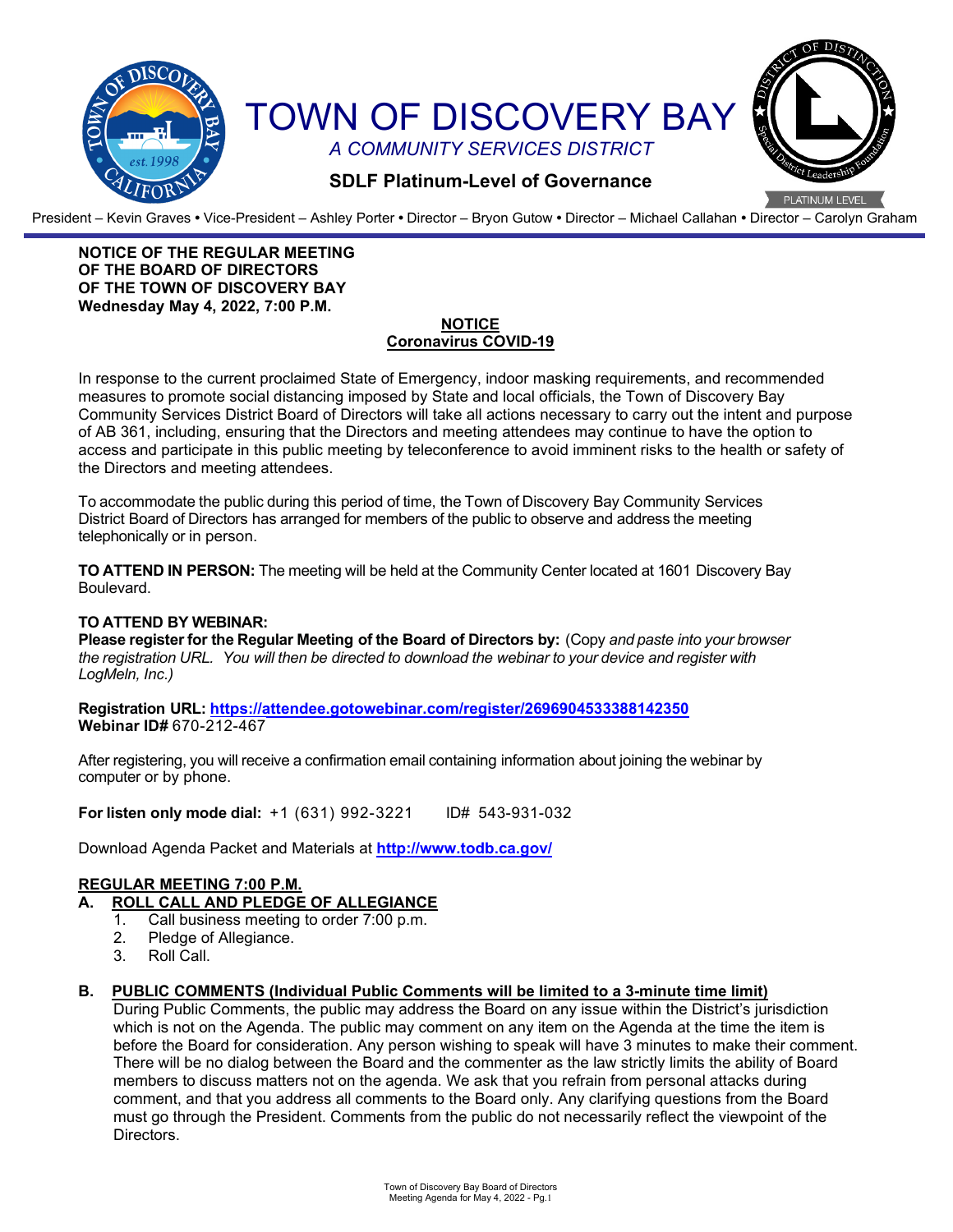# **C. CONSENT CALENDAR**

All matters listed under the CONSENT CALENDAR are considered by the District to be routine and will be enacted by one motion.

- 1. Approve Regular Board of Directors DRAFT Meeting minutes from April 20, 2022.
- 2. Approve Register of District Invoices.
- 3. Approve Resolution 2022-13 Re-Authorizing Remote Teleconference Meetings of the Legislative Body of the Town of Discovery Bay Community Services District Pursuant to the Brown Act Provisions.
- 4. Direct Herwit Engineering to prepare the 2022-2023 Annual Assessment Report for the Ravenswood Improvement District, Discovery Bay Landscape & Lighting Zone #9 by Adopting Resolution No. 2022 - 14.

## **D. AREA AGENCIES AND LIAISON REPORTS / PRESENTATIONS**

- 1. Supervisor Diane Burgis, District III Report.<br>2. Sheriff's Office Report.
- Sheriff's Office Report.
- 3. CHP Report.
- 4. East Contra Costa Fire Protection District Report.

## **E. PRESENTATIONS**

1. None.

## **F. DISCUSSION AND POSSIBLE ACTION**

1. Discussion and Possible Action to Approve the Date, Time, and Proposed Budget for the Town of Discovery Bay to Host the Tuesday, September 27, 2022 Discovery Bay Chamber of Commerce Mixer Event.

## **G. MANAGER'S REPORT**

## **H. GENERAL MANAGER'S REPORT**

# **I.** DIRECTOR REPORTS<br>1. Standing Committer

- Standing Committee Reports.
	- a. Parks and Recreation Committee Meeting (Committee Members Ashley Porter and Byron Gutow). May 4, 2022.
	- b. Water and Wastewater Committee Meeting (Committee Members Kevin Graves and Ashley Porter). May 4, 2022.
- 2. Other Reportable Items.

#### **J**. **DIRECTORS REGIONAL MEETING AND TRAINING REPORTS**

1. East Contra Costa Fire Protection District Meeting – April 13, 2022 (President Graves).

## **K. CORRESPONDENCE RECEIVED**

#### **L. FUTURE AGENDA ITEMS**

**M. OPEN SESSION DISCLOSURE OF CLOSED SESSION AGENDA** (Government Code Section 54957.7)

## **N. CLOSED SESSION:**

1. CONFERENCE WITH REAL PROPERTY NEGOTIATORS ALLOWED UNDER GOVERNMENT CODE SECTION 54956.8. Property: A Portion of APN 008-330-057 and 008-330-017, Discovery Bay Agency Negotiator: Dina Breitstein, General Manager Negotiating Parties: Discovery Bay Marina

# **O. RETURN TO OPEN SESSION, REPORT ON CLOSED SESSION**

Under Negotiation: Price and Terms of Payment

(Government Code Section 54957.1)